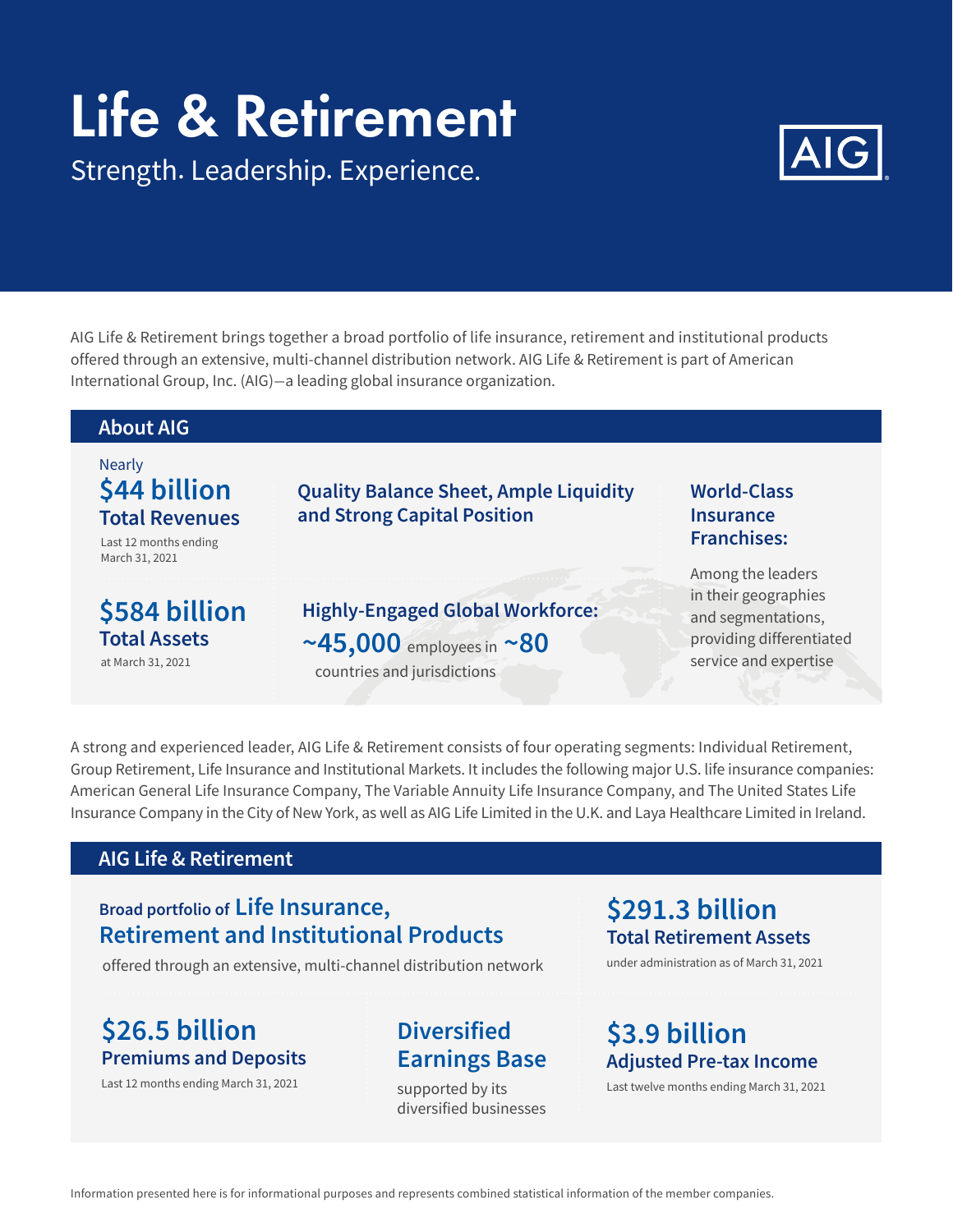## Committed to protecting our clients' futures



## **Innovative and time-tested solutions**

#### **AIG Life & Retirement is a leading provider of retirement and life insurance solutions with decades of experience.**

- Delivering the protection, retirement savings and income solutions Americans need to plan for financial and retirement security
- \$45.2 billion in claims and benefits paid out over the last five years alone by the U.S. life insurance companies collectively<sup>1</sup>
- Providing DALBAR award-winning service to our annuity customers for 14 consecutive years<sup>2</sup>
- #1 DALBAR ranking for Behavior Centric Website for AIG Retirement Services' customers<sup>3</sup>
- Helping millions of Americans plan for a brighter, more secure future

## **Industry leadership**

#### **AIG Life & Retirement holds longstanding, leading market positions in many of the markets it serves in the U.S.**

| Ranking <sup>4</sup> | <b>Category</b>                      | $Ra$ nking <sup>4</sup> | <b>Category</b>                             |
|----------------------|--------------------------------------|-------------------------|---------------------------------------------|
| 2                    | <b>Index Annuity Sales</b>           | 5                       | Variable Annuity Sales                      |
| 3                    | <b>Total Annuity Sales</b>           | 6                       | <b>Total Healthcare Assets</b>              |
| 3                    | Total K-12 Assets                    |                         | <b>Structured Settlements Annuity Sales</b> |
| 4                    | <b>Total Higher Education Assets</b> | 9                       | <b>Term Life Sales</b>                      |
| 5                    | Fixed-Rate Deferred Annuity Sales    | 10                      | Total Life Issued                           |

1 2016-2020.

2 Recipient of the DALBAR Annuity Service Award (2007-2020).

3 As of 1Q21.

<sup>4</sup> Annuities and Life Insurance market positions based on LIMRA rankings in the U.S. for 1Q21 Year-to-Date; Group Retirement market positions based on LIMRA rankings in the U.S. for 4Q20 Year-to-Date.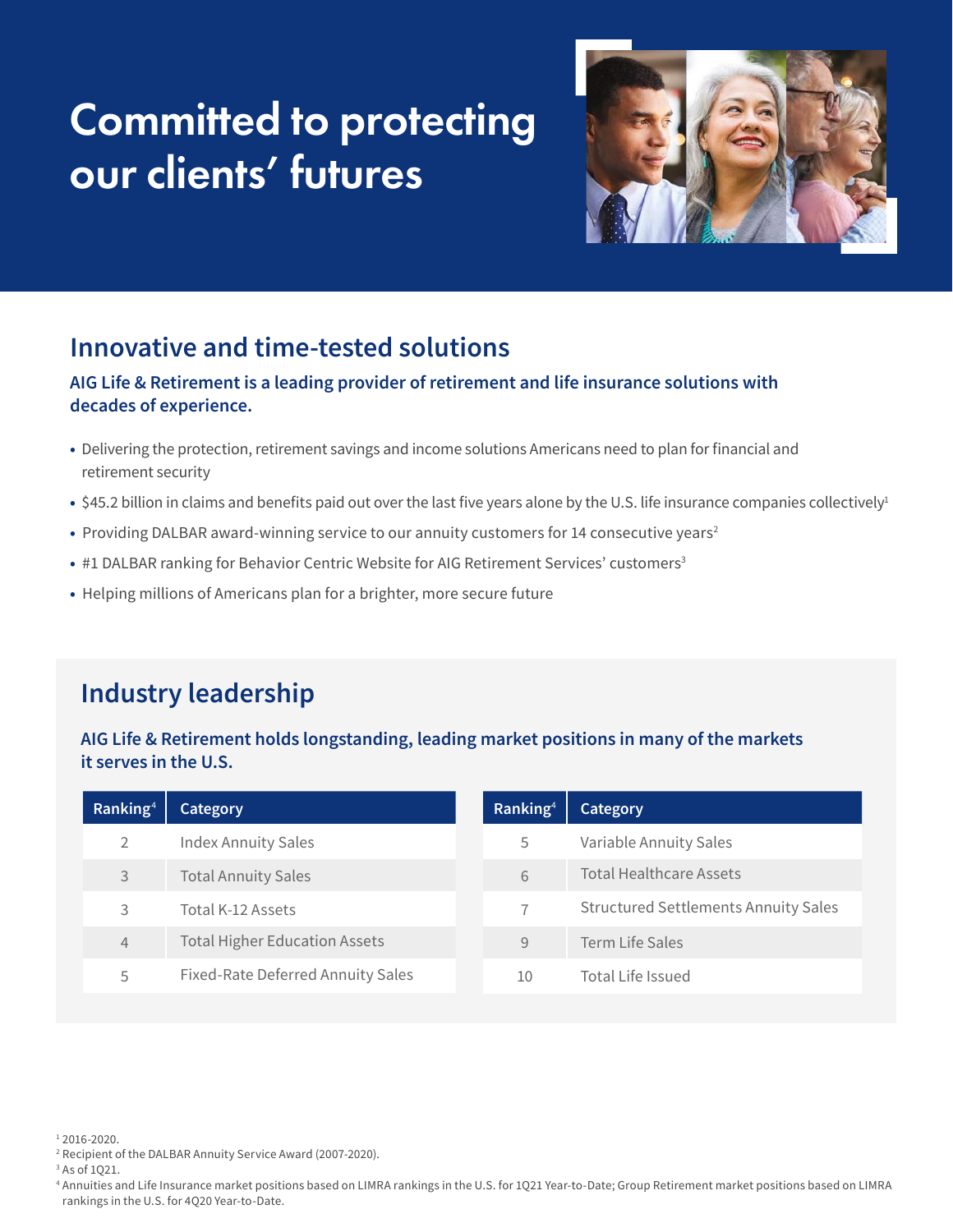## Helping people achieve financial and retirement security

## **Strong balance sheet**

- AIG Life & Retirement's asset portfolio is prudently invested, and our balance sheet is strong.
- Each of our U.S. life insurance operating companies maintains a strong capital position.

## **Highly rated for financial strength**

As members of AIG Life & Retirement, our U.S. life insurance companies (American General Life Insurance Company, The Variable Annuity Life Insurance Company, and The United States Life Insurance Company in the City of New York) have collectively received strong financial strength ratings from independent ratings agencies, reflecting their financial stability and their ability to meet their obligations to their policy holders and others. The most recent published financial strength ratings for these entities are:

| <b>Agency</b>                       | <b>Rating</b>         |
|-------------------------------------|-----------------------|
| Standard & Poor's                   | $A+$<br><b>Strong</b> |
| Moody's<br><b>Investors Service</b> | A2<br>Good            |
| A.M. Best Company                   | A<br><b>Excellent</b> |
| <b>Fitch Ratings</b>                | $A+$<br><b>Strong</b> |

#### **Last updated March 18, 2021. Ratings are subject to change at any time.**

Ratings outlooks: S&P, CreditWatch Developing; Moody's, Stable; A.M. Best, Stable; Fitch, Stable.

Note: Standard & Poor's 21 ratings are a measure of claims-paying ability and range from AAA (Exceptionally Strong) to R (Regulatory Action). Moody's Investors Service's 21 ratings are a measure of financial security and range from Aaa (Exceptional) to C (Extremely Poor). A.M. Best's 15 ratings are a measure of claims-paying ability and range from A++ (Superior) to F (In Liquidation). Fitch's 19 ratings are a measure of insurer financial strength and range from AAA (Exceptionally Strong) to C (Distressed).

#### **At AIG Life & Retirement, our mission is to help people achieve financial and retirement security.**

While ratings can be objective indicators of an insurance company's financial strength and can provide a relative measure to help select among insurance companies, they are not guarantees of the future financial strength and/or claims-paying ability of a company and do not apply to any underlying variable portfolios, where applicable.